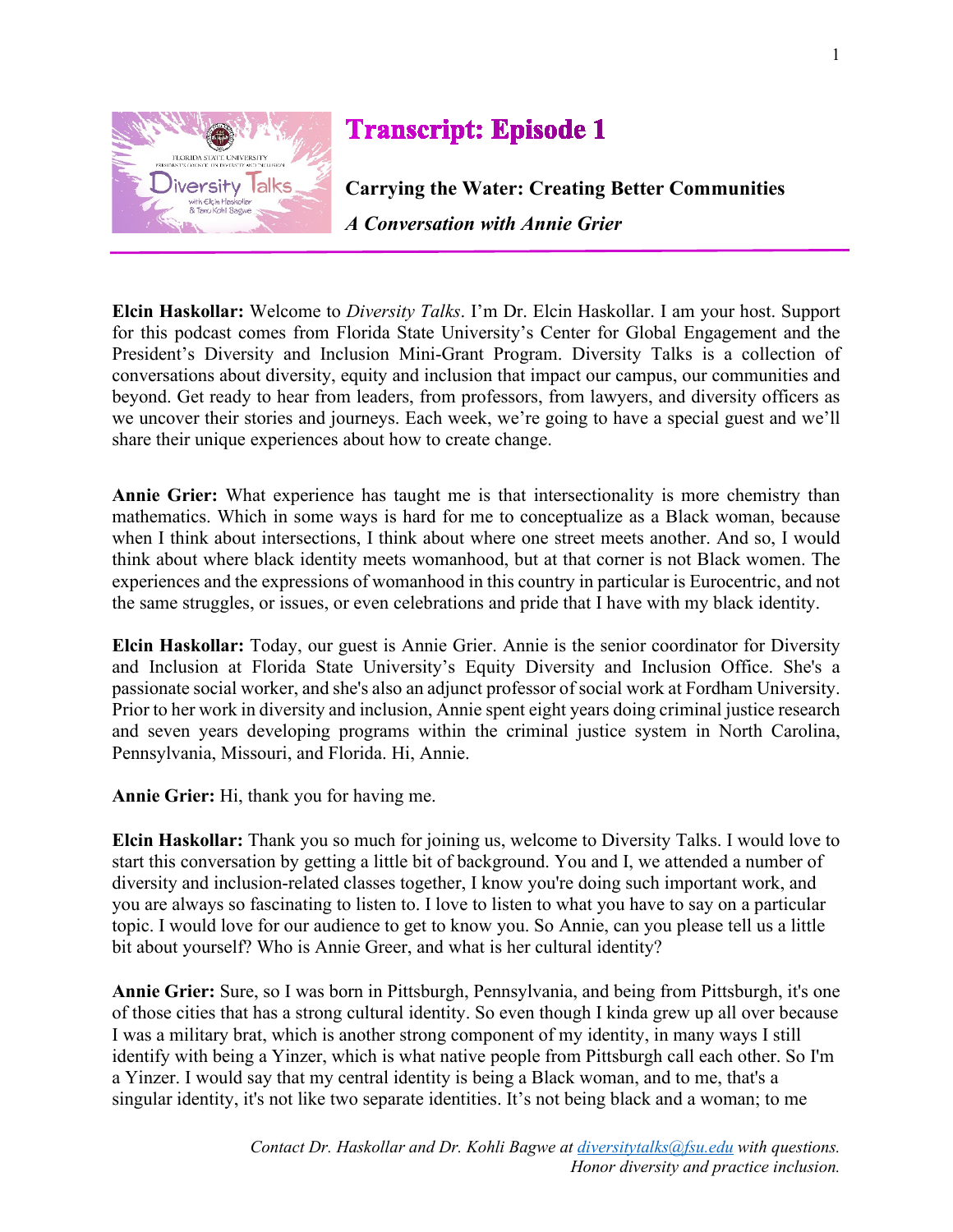being a Black woman is a singular identity. And I would say that that's my primary... not only my primary lens for viewing the world, but also, I think the primary lens that the world uses to interact with me.

**Elcin Haskollar:** You're a Yinzer, you're a military brat, but your central identity, your primary identity, is being a black woman. From the perspective of being a black woman, but also doing such important work in diversity and inclusion, because you are one of the leaders at the FSU Office of Diversity and Inclusion, I'm sure our audience would love to understand: How do your experiences shape your perspectives?

**Annie Grier:** Absolutely. I think that from a personal perspective, sometimes this work is challenging because part of my role at the university is carrying the water for other people. Particularly our faculty and staff, since that's the major focus of the programming that our office does in terms of a direct consumer, if you were to think of it in that way. And so a lot of my job is carrying the water for other people, and we've had a lot of significant social events take place since I came into this position in April of 2020. And so it's been a lot of water carrying, but what that does often times is I rarely have the opportunity to pour out my own water. So in wanting to keep the space maintained for the faculty and staff- who are doing our trainings, our classes, or even just doing programming. I'm also an NCBI team member, so the National Coalition Building Institute, which also focuses on equity and justice trainings and topics. In all those spaces, and even being an adjunct professor, I build and maintain the space for my students. But there's rarely an opportunity, as somebody who has my own minoritized identities, to just sort of feel and exist in that space without having to be the facilitator of somebody else's feelings.

**Elcin Haskollar:** Absolutely. Let's talk more about the intersectionality of race and gender. You mentioned that your primary identity is being a Black woman, and we know that not all women have the same opportunities, or even experiences, when it comes to diversity and inclusion. So, I would love to gain from your insights on this particular topic. What are your thoughts on the intersectionality of race and gender, and what did your experience teach you about that?

**Annie Grier:** What experience has taught me is that intersectionality is more chemistry than mathematics. So, I think that sometimes people approach the conversation with, "let's numericize your number of minoritized identities. So, here's all the identity categories--cultural identity categories-- and how many of these are you minoritized out of your points? And you get a score of eight, on like, intersectionality." And then we assume that everybody who has a score of eight is equally experiencing the weight of systemic oppression, or those sorts of things. But it's not a math equation. It's more, like I said chemistry, in terms of the intersectionality, which in some ways is hard for me to conceptualize as a Black woman, because when I think about intersections, I think about where one street meets another. And so, I would think about where black identity meets womanhood, but at that corner is not Black women. The experiences and the expressions of womanhood in this country in particular is Eurocentric, and not the same struggles, or issues, or even celebrations and pride that I have with my black identity. And so, I do not think that Black women sit at the corner of Black and womanhood in the way that I would think about intersectionality, but in terms of what that combination identity means to me is that it's not always a disadvantage-- which I think is also an errant way of viewing intersectionality. It's like if you are at the intersection of two minoritized identities, then you're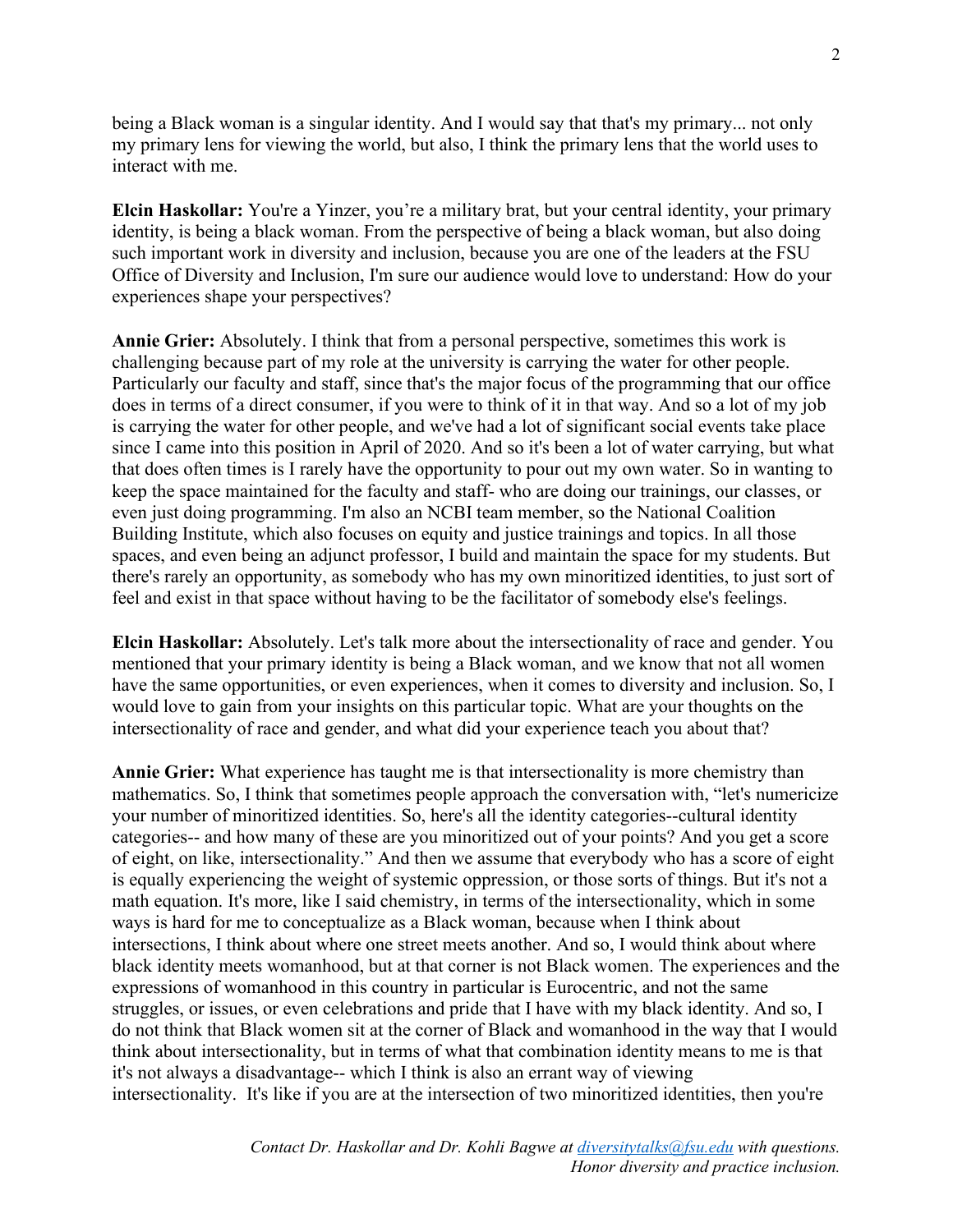double doinked when it comes to every environment. And that's not the case. There's many spaces where being a Black woman opens the door rather than closes it. There are spaces where that identity is highly valued, and other spaces where it's not. And so, I don't see it as the way in which my Black womanhood was communicated to me, sometimes as a child, as having two strikes against me. It's just... it depends on the situation. Sometimes it's an advantage, sometimes it's not, but it's not a singular way in which I show up in the world.

**Elcin Haskollar:** And I think when we are trying to understand and explain our identities, and how they show up in the world, it's rather a very difficult concept and a very difficult task to accomplish. You do lots of educational workshops that's related to diversity and inclusion, and that's how I met you. And a lot of the times, these workshops can revolve around helping other people in trying to get a better sense of an awareness about their self-identity, because I think understanding diversity and inclusion starts at the self. But I want to go back to this notion, this notion of carrying the water for other people. Right, you mentioned that you carry the water for other people. And I'm curious to know, when did it become clear to you that this area work-- this diversity, equity and inclusion, and social justice-- when did it become clear to you that this was an area that you wanted to focus on, and why?

**Annie Grier:** So, I think in terms of diversity and inclusion as a profession, in terms of what I knew I wanted to do, it was when I saw the job posting, to be completely honest. I didn't set out to get a job as a Diversity and Inclusion coordinator, but in terms of social justice, that is the central tenant of my field and my profession as a social worker. And so, like many social workers, I already had that lens, and that's what drew me to the field, so they didn't have to talk me into it. Once I got to graduate school, they didn't have talk me into caring for the marginalized human dignity and worth of the person in social justice, those things that are the central tenants of our profession. I think I've always been that person. I think my family would describe me as the person in our family who carries the water when there's family issues going on, and so being a social worker is who I am. It's not my job, and the job title that I have is just... It's a continuation of a larger purpose. So, when did I set out to have the job title of a Diversity and Inclusion coordinator... at no point, but the type of work and who's impacted: I don't think there is an origin story, because I feel like that's the person I've always been.

**Elcin Haskollar:** Let's talk about your work in social work prior to you coming to FSU. You've done a lot, a variety of different things, in the field of social work. And I know that you have a lot of experience building and executing programs with incarcerated women, and I think it's such important work. Is there anything that you learned from that experience working with incarcerated women that maybe changed you?

**Annie Grier:** It absolutely changed me. Everything about it changed me. So, I worked primarily when I was doing like micro-practice, so going into jails and prisons as a regular function of my position, I worked with incarcerated mothers. And that's still like my passion population, and so I learned everything about the world, about work, from them. And I owe everything that I am now to them and the lessons that they taught me. And I often say that I learned way more from them than they ever learned from me. If I can share just really quickly: so... I do not have a personal history of incarceration and neither does my immediate family, so it's not something that I grew up with. I ended up working in prisons on accident, that's a story for another day, that's a longer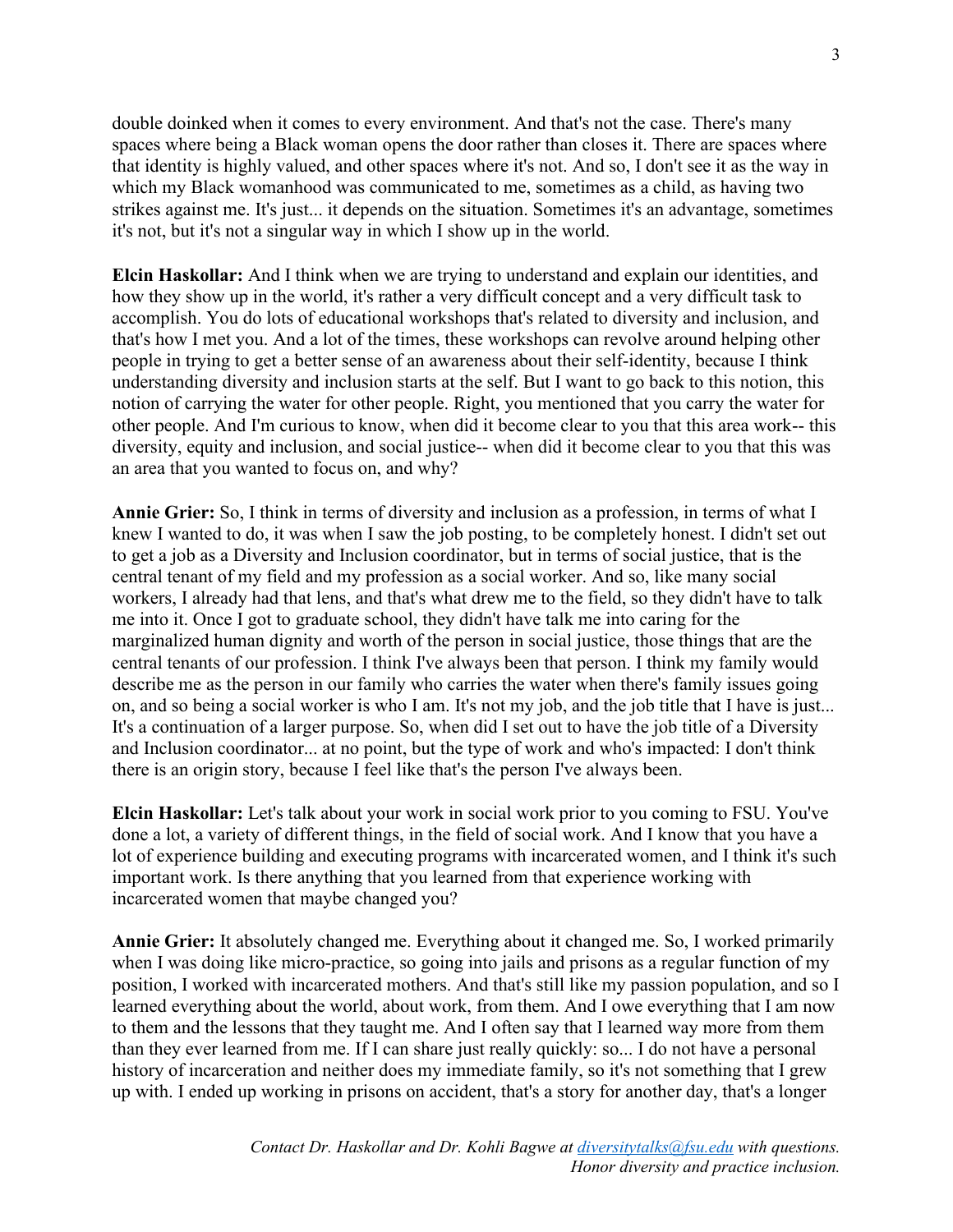story. But yeah, so I ended up working in prisons on accident, that was not the original plan. And my first day there, I was a recent graduate from a really good school, go Tar Heels. Yes, I'm saying that on an FSU production. And so, yes, I was a recent graduate from school, and I showed up and my primary responsibility was to teach parenting classes to the women at the prison. An effort for them to get visitation there with their children. And so, I did not have children myself, I was 23 at the time, so some of them, all but one of the women, were older than me, and some of them had kids that were older than me. And so, I'm there to teach parenting classes, and so I go in and I do my introduction, and I'm telling them about myself, and I'm going off about like, "I got this degree from this school and I got this certificate from this school, blah blah blah." And they just stared at me blankly like, "so?" And I just had this moment of clarity, of like, just be authentic, just be honest. And so, I stopped and I said, "look, I don't know what I'm doing here. I don't know anything about prisons. I've never been in a prison until two days ago when I interviewed for this job, and I also don't know anything about parenting. So, I am not here as the parenting expert, but here's what I can do. I'm a good student, I'm a quick learner. I will study hard and I work hard. So I'll do that part, I'll tell you what the experts say. You as the actual mothers, you tell me if it works, and then together we'll come up with the plan for you to be the best mother you can be while you're incarcerated." And that's how I've approached my career, my entire criminal justice career. I took it as the person who had access, not the person who had the answer. And so, I always created spaces for the people with whom and for whom I was working to come up with their own answers, and I just offer whatever access I had to try to facilitate that. And that manifested in very tangible ways, doing micro practice with incarcerated mothers, but it's essentially the same thing, with not only diversity and inclusion, but also equity and justice work, and anti-racism work, accessibility and sustainability work. It's not about whether or not I have the right combination of cultural identities to tell other people how to interpret their identity, or how to receive another identity. It's about me using the tools that I have in the work that I'm willing to put in to provide that access, and create pathways to equity and justice. And so, that's what they taught me, whether they knew it or not, and it's what I carry for it in the work that I do now.

**Elcin Haskollar:** Wow, that is so impactful, so interesting. What I want to do is, and I'm sure our audience would love to hear a little bit, you know, more about this particular background of yours. How did you start working with incarcerated women? Can we talk a little bit about that?

**Annie Grier:** Yes, "my accidental voluntary incarceration," as I call it. So, when I graduated from undergrad, my dream job was to be a middle school drama teacher. And so, I have a degree in Psychology and Performance Studies. And so, I love middle schoolers, 11-year-olds were and still are my favorite people on the planet, and I did theater all through high school, I did theater all through college, and so I wanted to pass that on. And so, my first job out of college, I got a job teaching drama, but it was to pre-school and kindergarten. And I loved the kids, but I hated the parents. And I didn't hate them as people, just...you know anybody who's ever taught, I think understands what I'm saying, it's just like, "you are getting in the way of what we're trying to do here, and you are the toughest part of my job. Not tending to your child's booboo on the playground, but you freaking out about it later when you come to pick them up as if your child should never fall at school." And so, I left that job after a year, I ended up working for a nonprofit organization doing youth development programming for middle school girls, and then I took a part-time job working at a group home that was for a largely middle school, early high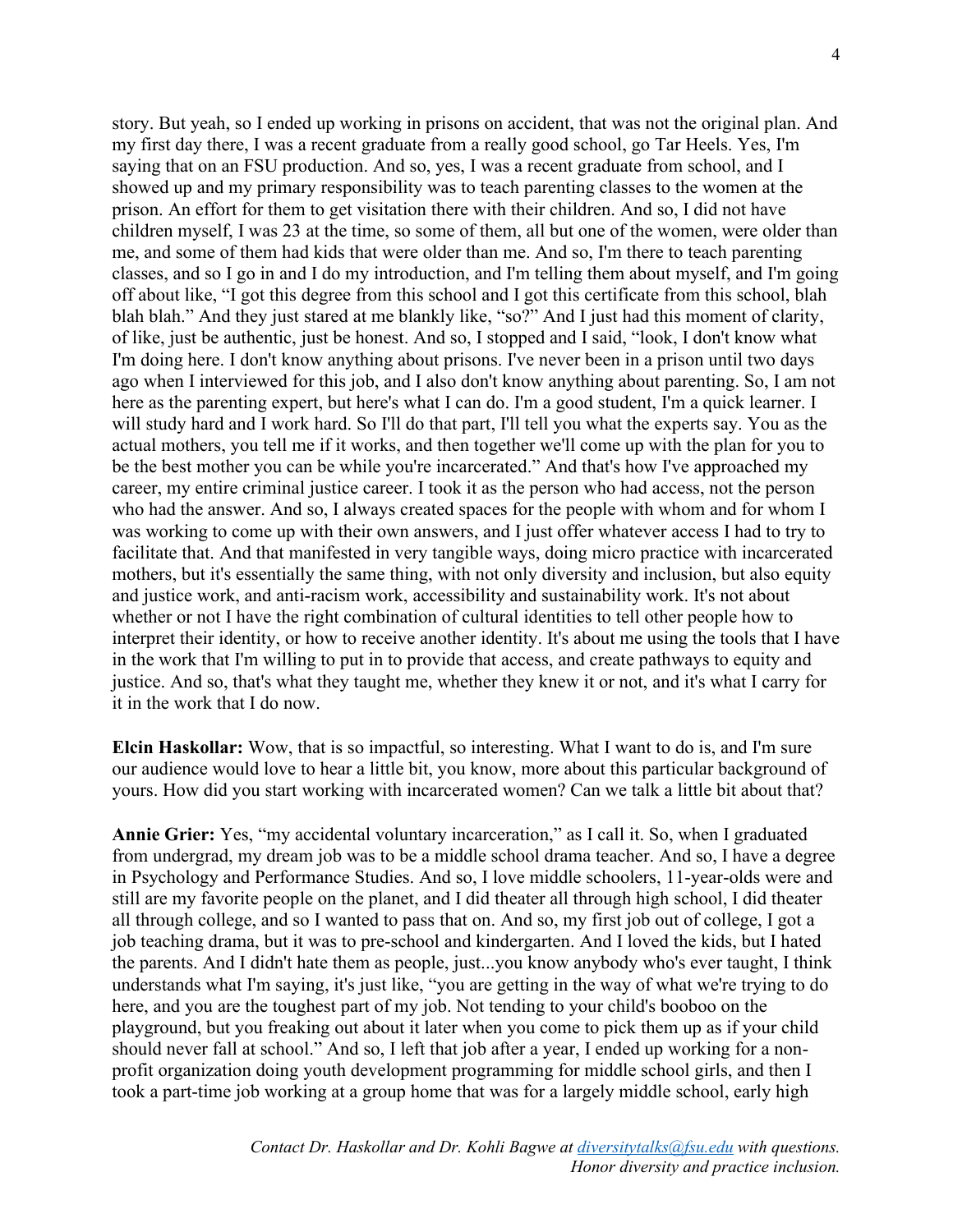school boys. So now I've got the age group that I want, but I'm not doing drama, but I always found ways to be dramatic, and middle schoolers are dramatic anyway, so that was going to happen regardless. And once again, I love my kids, but it was the parents that were the issue. And I just realized that no matter how much programming I did, no matter what I designed for the after-school program for the girls, or what I did throughout the week for the boys, once they went home, it was being undone. And I don't think it was intentional or malicious in any way, but the adults at home, and the environment at home, was precipitating the need for my programming anyway. And so, just sending them back into that environment just created a cycle of change and not actual progress. And so, I was just like, "okay, so if I love kids and I want to help kids, the best thing I can do to help kids would be to help parents." And I had no idea what that looked like. So, I was actually sitting at the group home one night on an overnight shift, reading through the classifieds of the newspaper - so that's how old this story is, that I had a physical newspaper in front of me and I was flipping through the classified looking for a job. And I was like, "I'm going to read the whole thing until I find something that says parents," because I don't know what category parents falls under, and the job, probably not automotive, but I didn't know where else to go. So, I just ran the whole classifieds, and at some point, I came across a job description for a coordinator at an organization called Prison Mothers and Their Children. And it was the only one that even had the mention of parent or some synonym. And so, I applied, I interviewed at the prison, and I got the job. I got the call maybe 24 hours later, was there 48 hours after that. And it wasn't until I walked into the sally port, which is the space between prison and freedom, and the heavy metal doors closed behind me, that I looked around and I was like, "Oh crap, I work in a prison. I have to stay here all day," like it just never dawned on me. That like, "No, to work with prisons, you have to be in the prison." I don't know why that didn't-- you know, I tell people it was the universe blinding me because if the universe had just been like, "I want you to go work in a prison," I would have been like, "No, thanks. So, what else we got?" So, I think I just had to be blinded to the destination in order to follow the journey. So yeah, that's how I accidentally ended up working in prisons was-- I didn't like parents accosting me when I was working with their kindergarteners.

**Elcin Haskollar:** Amazing, amazing story. Wow. How long did you do that?

**Annie Grier:** So, in total, I did criminal justice work for 15 years, and I still volunteer here in Tallahassee at the local jail. Unfortunately, we're unable to go inside because of COVID, but I started two programs here at the local jail, at the Leon County Detention Facility. So, I still maintain some connection to criminal justice work, but I spent six and a half years working directly in jails and prisons with incarcerated mothers and their families. And with my bachelor's degree in Psychology and Performance Studies. And the issue was that I started leaving work not focused on who I got to meet and what went well, but the number of mothers I would never have a chance to work with. There were literally hundreds of women at the jail, and I can maybe see six in a day. And so, even though I didn't have the language, the social work vocabulary around macro practice and those sorts of things, I just knew I wanted to do something where I got to help more than one person at a time. And so, I had a supervisor at the time, who had her master's in Public Health, and so I was sharing this with her, like "I have to do more than just this one woman at a time, one family at a time". I have to tackle this in larger swaths, and explain to her, I was like, "I don't know if it's research, I don't know if it's policy, I don't know if that's advocacy, what that looks like." And I was like, "maybe I should get a master's in Public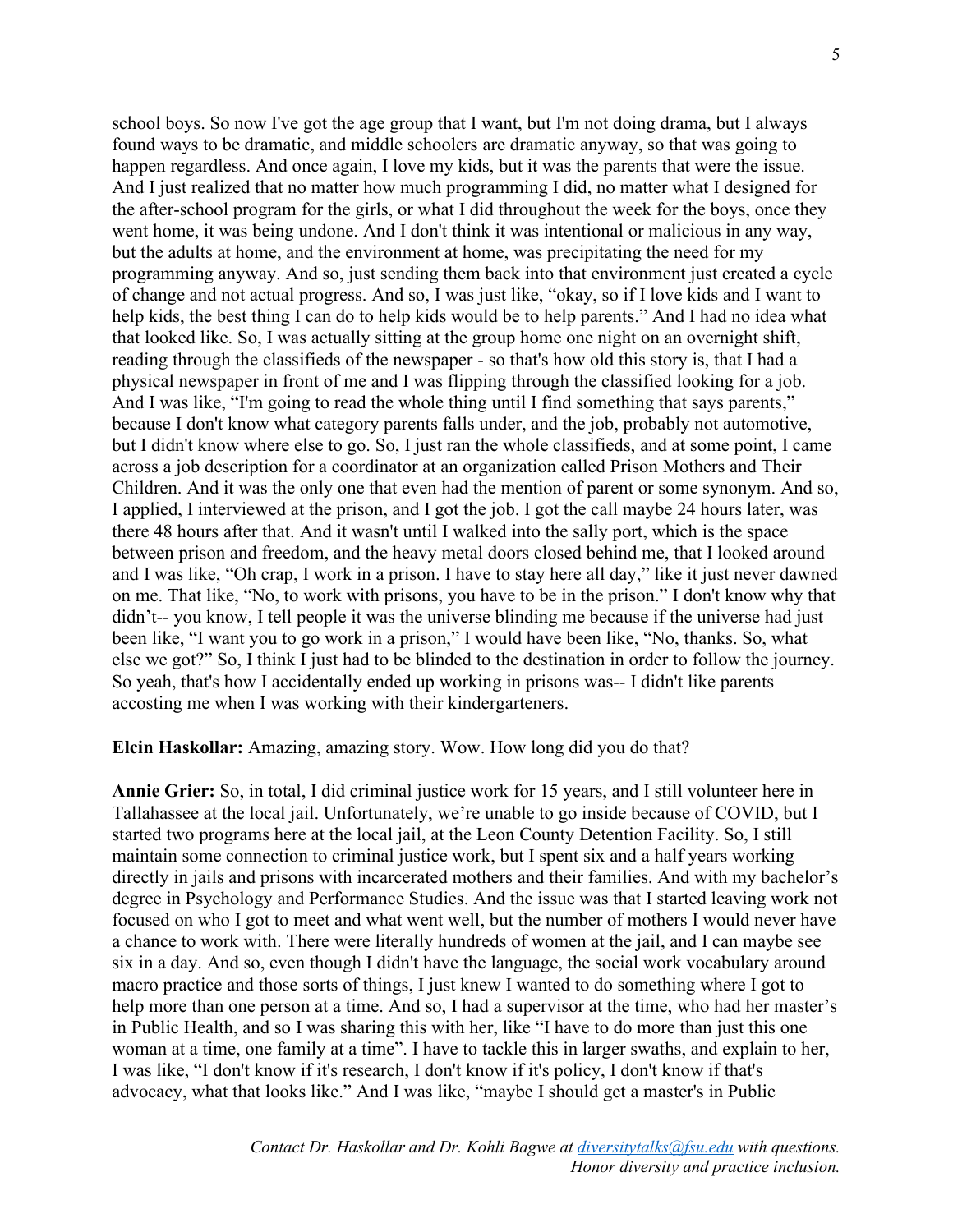Health," and she's like, "No, you should get a Master's in Social Work." So, I was like, "Okay." So I took two years to save up, and I did a policy fellowship in order to test it out before I went and spent extra money on another degree, and showed up at the Brown School of Social Work at Washington University in St. Louis in 2012, and introduced myself in every conversation as, "I'm Annie Grier, and I'm here to do research on women and girls in the criminal justice system." And that started my pathway to doing seven and a half years of criminal justice research, and not just direct practice, so get able to tackle the problem in larger swaths.

**Elcin Haskollar:** What did it all teach you about some of the ways that we can help incarcerated women, incarcerated mothers, and then how we can help them work towards reintegrating back into the society?

**Annie Grier:** So, I think the common answer is to focus on the women themselves, or the incarcerated individuals themselves. Right, so when people are like, "What can I do to help?" Oftentimes, what they're searching for is, "What tangible item can I give to them? How much money do you need to do this programming?" Like what needs to 'happen to them' to make them better. And I like to reframe that in terms of what we can do is we can create a better society for them to return to when they leave incarceration. Over 95% of every individual who is incarcerated eventually leaves, and so the question is not will they return to our communities, but who do we want them to be when they return? And who do we want to be as a result of that? And what can we do to facilitate the environment to which they return? Being in one in which they will feel a part of that community, because without feeling rejoined to the community, then there's no incentive to not reoffend. And so, the things that I think that we can do to create a better community largely revolve around the things that I do now in terms of equity and justice, anti-racism, and diversity and inclusion as well. So, I think just creating better communities is the best thing that we can do to support people who are incarcerated and their children.

**Elcin Haskollar:** Absolutely, and I really resonate with what you just said. Who do we want them to be when they return, right? I think that's a really essential and important question to ask and providing them with a community that can support them with their transition is one of the best things that we can do. Now what I want to do is I want to shift gears a little bit and talk about something different. You also have extensive experience working with both private and public entities all over the United States. Do you notice a difference in the diversity and inclusion goals of different organizations?

**Annie Grier:** So, I would say, just as a generalization that, for private entities, the incentive to do equity, diversity, and inclusion work is monetary; whereas it tends to be more socially driven in public entities. But I think that money is a stronger motivator, and so I think that private entities that look to do this work, do it faster, and they're willing to take bigger swings; whereas in public sectors, we get in our own way of under-funding efforts or dividing our attention between these issues and other issues that may be going on, and we attribute things to culture or bureaucracy, or in the case of institutions like, "Oh well, that's academia, that's higher education." And one of the things that I value about my social work degree is that we not only learn about systems and how systems work, but we understand that fundamentally systems are people, policies are people, culture are people. If culture is a set of practices, practice by who? Just a list of things we do and things we like is just a list, there has to be people that are doing,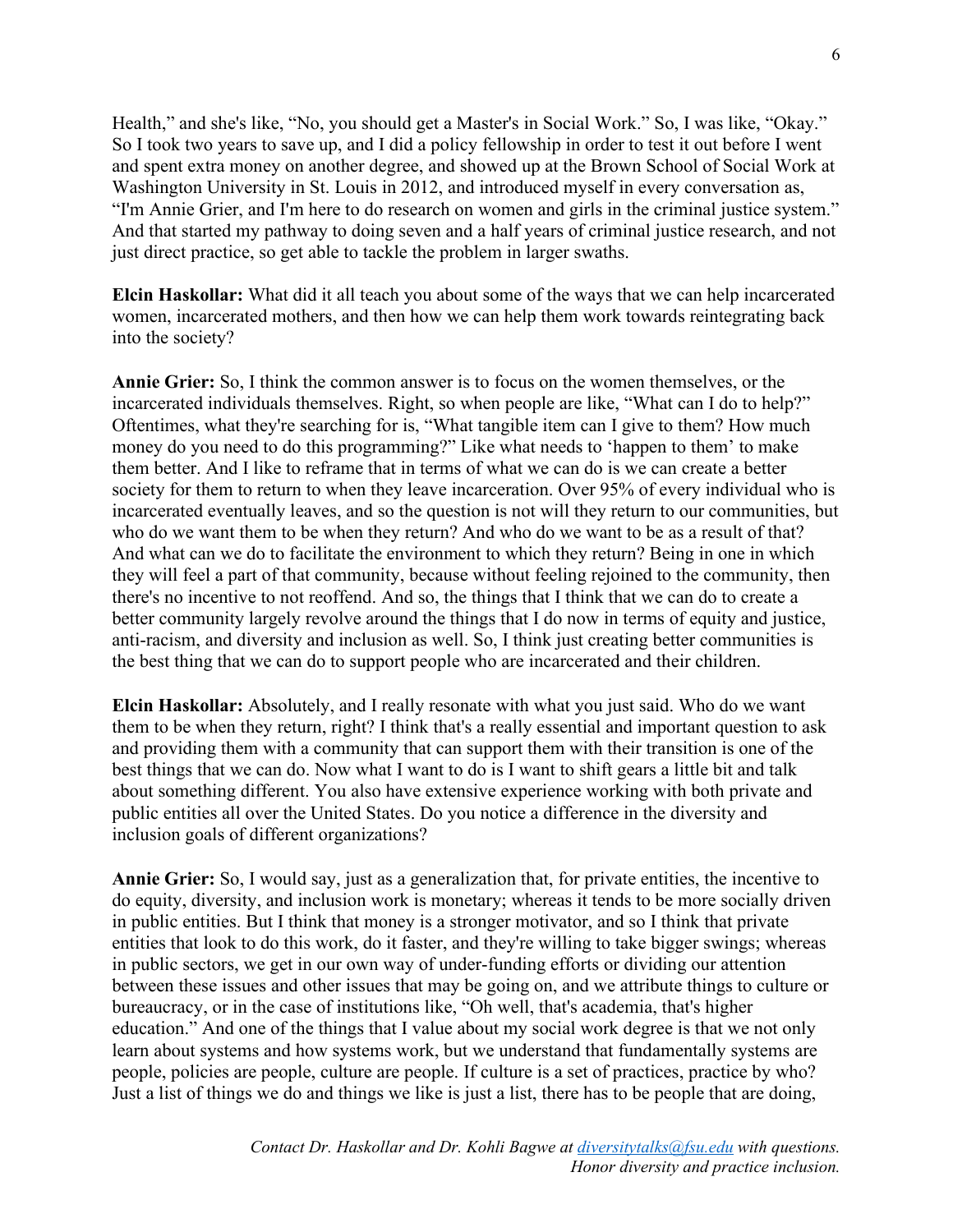that make that a culture. And so, in private enterprise or a private entity, they take more ownership of that. A CEO says, "I can make a unilateral decision that this is our new practice of how we hire or how we promote. I can change the currency of promotion within my organization and say that advancement is now valued by X, Y, Z metrics," which can promote equity, reflect diversity, be inclusive. But they are more willing to do that, even if their reason for doing that is monetary. And I'm someone who is not necessarily turned off by motive. It doesn't bother me if you are being more inclusive, and equitable, and just because you were pressured into it by people not buying your products or not using your business, I just want the work done. And if ultimately what we get is equity, then I'm all for it. I don't need you to like it first, because even if you never like it, it still needs to be done. This work doesn't have to be popular, but it does need to be just. And our country has a history of doing a number of horrible things that were popular and well-liked, and so that is not my barometer for whether or not someone should move forward with something. It's whether or not they're doing it for the right reasons. Whereas with public entities, I think they have a lot of good intentions, but often don't carry it forward because good intentions is just not a strong driver.

**Elcin Haskollar:** So, when we are talking about public institutions, private institutions, you also mentioned a little bit about the organizational culture that it's the people. How can you realistically promote equity, reflect diversity, and be inclusive at the institutional level?

**Annie Grier:** I think we have to recognize that whatever has prevented us from doing it before, is within our control to change. And so, first we have to shed a mindset that the reason we can't move forward is because this is how things are done, or this is how it's been, or these are the policies, or this is the culture of these organizations or public institutions. So first, it's moving past that mindset and recognizing that there are real people with real names and real titles who can make these decisions. And so, getting their buy-in and their investment to actually hold fast to the agenda of equity, diversity, and inclusion, and not allowing it to fall behind other priorities when other things get up. To make this a central pillar from which all other things will flow, rather than another program that's in our menu of services that we provide. Yeah, and then just committing what is needed to do those things, and being willing to do them because it is the thing to be done, and not being so easily moved by people not being comfortable with... Inequity was not created in comfort, and therefore, creating its antithesis will also not be done in comfort. There will be negotiation, there cannot always be compromised, sometimes what it takes is sacrifice. And so, some people will have to give, some groups of people may have to give, some people may experience discomfort, and that's okay. And we have to be okay with that and to move forward. As another part of my cultural identity, I'm a Christian, and I had a pastor who always said, "If you can't say Amen, say ouch!" Like if this is speaking directly to you and it doesn't feel good, just say "ouch," but keep going, that doesn't mean like, 'Oop, someone said 'Ouch,' we can't do this program anymore, we don't want people's feelings to be hurt, or we don't want to make people uncomfortable," or those sorts of things. Like say "ouch," and keep going. Yeah, that's what it would take for us to be okay saying "ouch."

**Elcin Haskollar:** Absolutely, and I think sometimes, as you said, you need this comfort in order to move forward. And personally, and as a society as well, even as people, we may go through a really rough time, but we may come out of it as a new person with new reflections and thoughts. And I do think that the societies need to go through cycles in order to come out, as you know,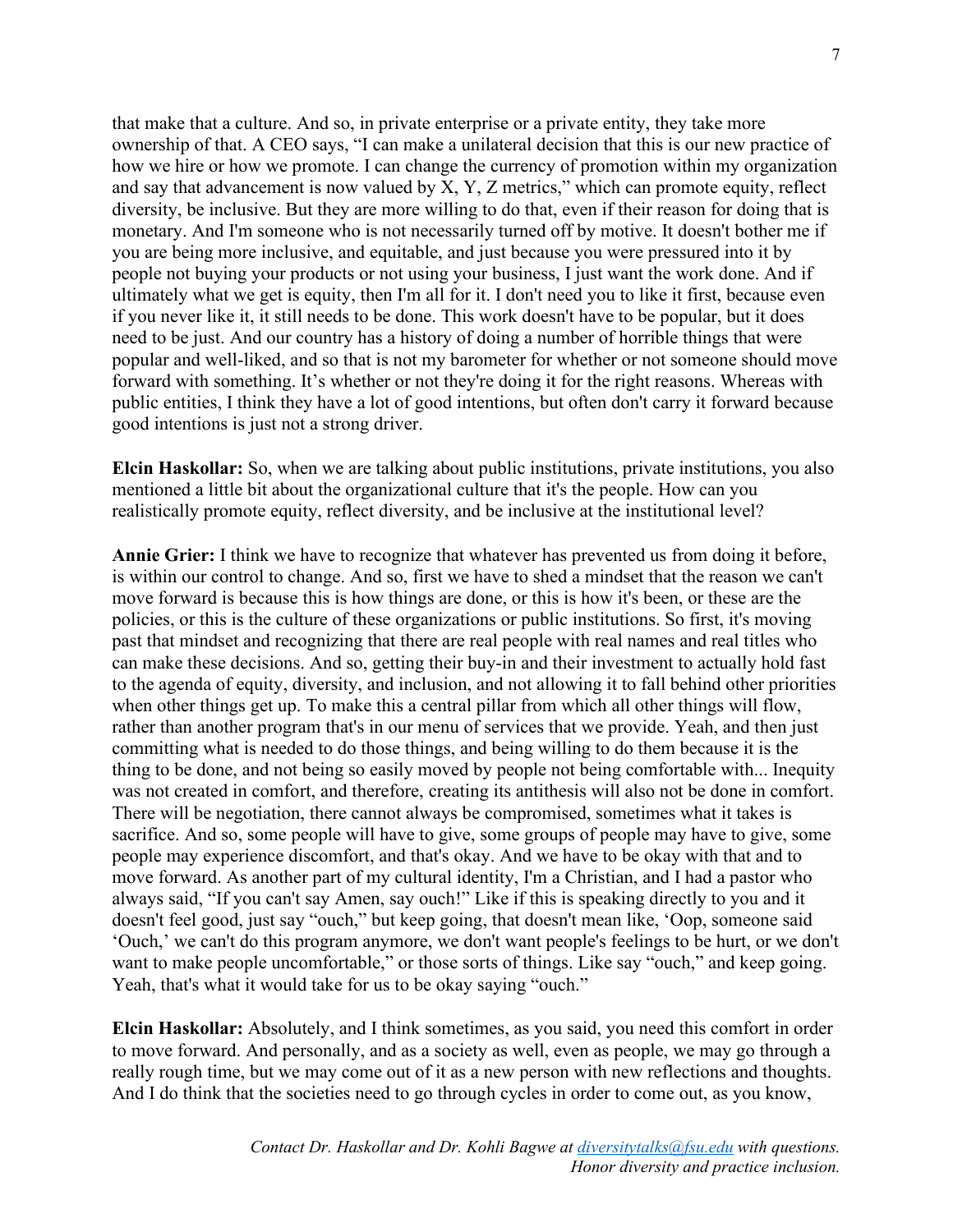better individuals, and better community members, and as a better nation too, I'm just so, so, so fascinated to listen to it. And I feel like I want to open my mind and put your thought into it. This is really great. I have a final, final question. So, you have all of this experience, right, years of experience in the criminal justice system, working with incarcerated mothers, and then now you're leading initiatives at the FSU Office of Diversity, Equity, and Inclusion. When you look at the future of Diversity, Equity and Inclusion at Florida State University, what advice do you have for students, faculty, staff, and future leaders on what they can do, and how they can incorporate diversity and inclusion into their daily work? That's a tough question...

**Annie Grier:** Yeah, the same thing just comes to mind, like... get comfortable with being uncomfortable. This isn't comfortable work. And so, that can't be our barometer for what we do, or how we continue to do it. But it doesn't make me disillusioned. I love our university, and I love our students, I've loved all the faculty and staff that I've met, and that's why I want us to continue to push forward. What I say is not an indictment as an outsider. Anything that I say also includes me, I am a part of this campus, I am a Nole. So, anything about the institution is also about me and I need to continue to do this work as well. But I believe that we can... And just being around so many gifted people in so many different areas, I feel like we have the people resources that we need to do this work and to make FSU a model for how this work can be done. Especially since we are an institution that has a lot of historical ties to different things, and so to be able to take that history, and craft new narratives around it, and building a stronger story from it, I think would be even more elevating then if we were to start an institution from scratch now in a time of awareness around these things, right? I think just that story and that narrative of our spirit, of our strength as a school, could be really powerful if we diligently set about it, and didn't give up just when things got uncomfortable.

**Elcin Haskollar:** Absolutely. Any last thoughts before we wrap up?

**Annie Grier:** I don't know, I mean.... you can never determine how something is received. People are entitled to receive things in the way that they want to. But what I did hope to deliver was a personal message, and not just a professional one. So, I know-- again, talking about leveraging access-- I know that the reason why I'm invited is because of my position. But since I am here, I'm going to share my heart and my passion. And so, that's what I wanted to give to you and to the listeners. So, thank you.

**Elcin Haskollar:** Thank you so much for being with us today and sharing your knowledge, and your experience, and then your heart and your passion with us. I think that it really shows, that really comes through, and it's so beautiful, it's so authentic, and I loved talking to you about a variety of different things and hearing your stories on incarcerated women. I really, really appreciate it. Thank you so much.

**Annie Grier:** Thank you for this opportunity. Have a good day.

**Elcin Haskollar:** And that concludes our interview with Annie Grier. You can find all of our episodes, transcripts and lots of resources on our website at [cge.fsu.edu/diversitytalks.](https://cge.fsu.edu/diversitytalks) Thank you for tuning in and thank you for listening to folks who make diversity and inclusion possible. We hope that these episodes will help you honor diversity and practice inclusion. See you next time!